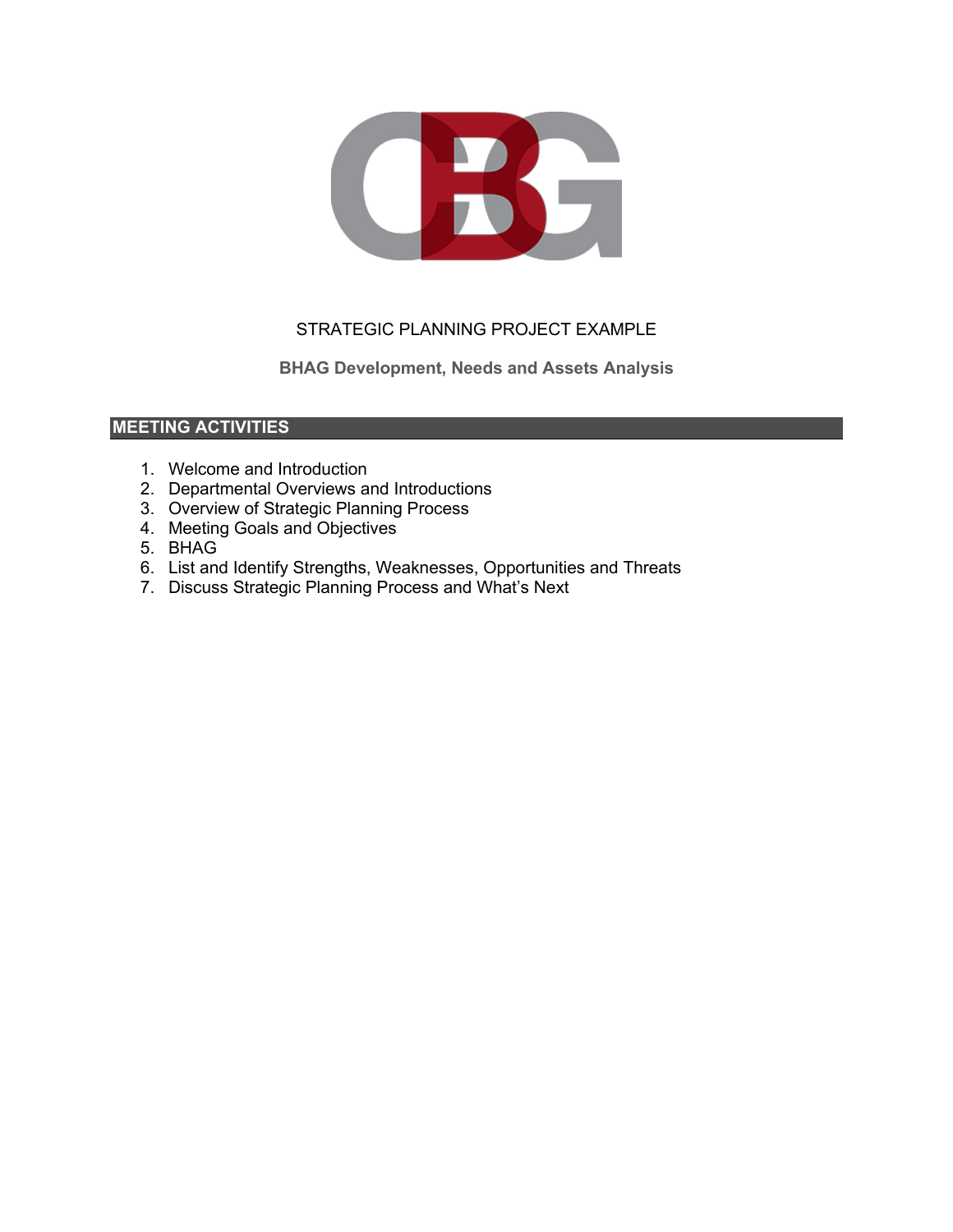# **OVERVIEW OF STRATEGIC PLANNING PROCESS**

| Phase 1: BHAG and<br><b>Needs and Assets</b><br><b>Analysis</b>                 | . Conducted on *date<br>. Discussion with ED and key staff<br>• Focus on where the organization is currently<br>·Identify strengths, weaknesses, challenges and key indicators                                       |
|---------------------------------------------------------------------------------|----------------------------------------------------------------------------------------------------------------------------------------------------------------------------------------------------------------------|
| Phase 2: Review of<br>Mission, Vision, Values,<br><b>Priorities &amp; Goals</b> | •TBD - Q4 Target<br>•Board Retreat<br>. Overview of identified BHAGs & Needs and Assets<br>. Review Mission, Vision and Values<br>•Identify agency goals and priorities                                              |
| Phase 3: Develop<br><b>Agency Strategies and</b><br><b>Actions</b>              | $\bullet$ TBD<br>. Discussion with ED, Key Staff, Department Heads, Board members<br>(as necessary)<br>•Focus on how to achieve goals set in Phase 2<br>·Identify specific actions and strategies for implementation |
| Phase 4: Strategic Plan<br>Created                                              | .TBD -Created primarily by consultants with assistance from ED,<br><b>Staff</b><br>• Focus on creating a comprehensive, actionable plan<br>. Will contain clearly identified goals and strategies to achieve them    |
| <b>Phase 5: Conclusion</b>                                                      | . Final draft version will be presented to Board of Directors for<br>approval                                                                                                                                        |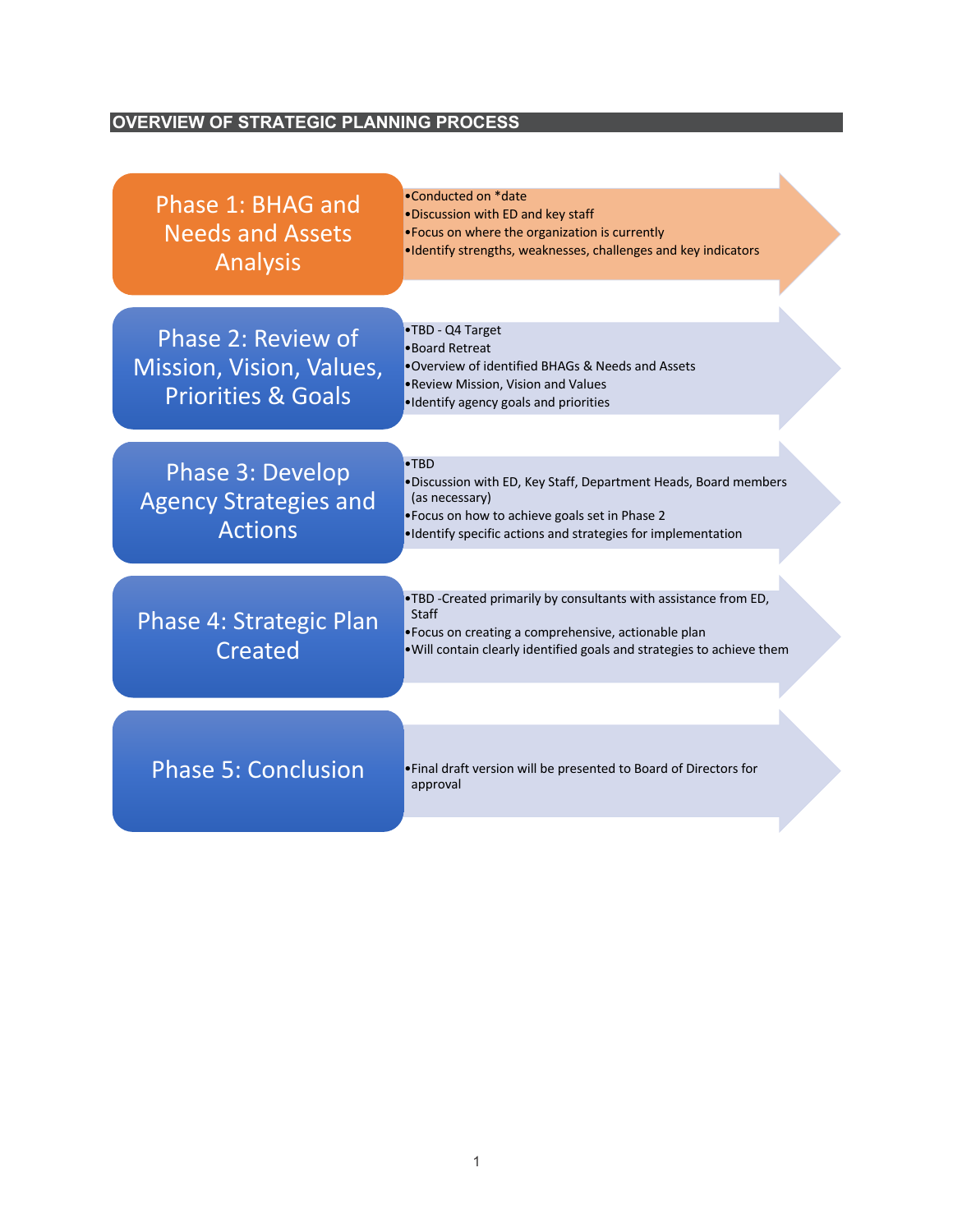#### **LET'S DREAM!**

### *Where are we now and where do we want to be?*

We hope to identify a specific place you dream your organization to be 10-20 years from now. This is something that feels like a stretch today, but could be realistic. It needs to be a **BHAG…Big Hairy Audacious Goal**!

### *Jim Collins 5 Criteria for a good BHAG*

- 1. Set with understanding, not bravado- this is understood based on who we are and who we are supposed to go after. It is not just a dream plucked from the sky.
- 2. Fit squarely within the organizational vision- it must be in the center and if it's not, then there needs to be adjustments made to get it to the center.
- 3. It needs a long time frame: long-term goal that the steps to get there cannot be currently imagined
- 4. Clear, compelling and easy to grasp- understandable, helps in decision making, and easy to get everyone's mind around
- 5. Directly reflect the core values and purpose of the organization- it cannot be contrary to our purpose. If it is then there needs to be adjustment in vision, purpose, and goals.

#### *Bad BHAGs are set with Bravado, Good BHAGS are set with UNDERSTANDING*

*BHAGS look into the future and say, "when we get to the end, this is where we are going to be."* 

#### *Then we will work to set annual goals with a shorter sited focus (3-5 years), based on the BHAG(s) developed.*

This discussion will entail considering where you are today and where you need to be…This begins the process of identifying what you need to start/stop doing and what you need to do better.

#### **Activity**

Take time as a group to do the following:

- Discuss the big picture vision for your organization, what you want it to look like in 10-20 years
- Identify possible BHAGs and narrow that down to 1-3 in order of priority